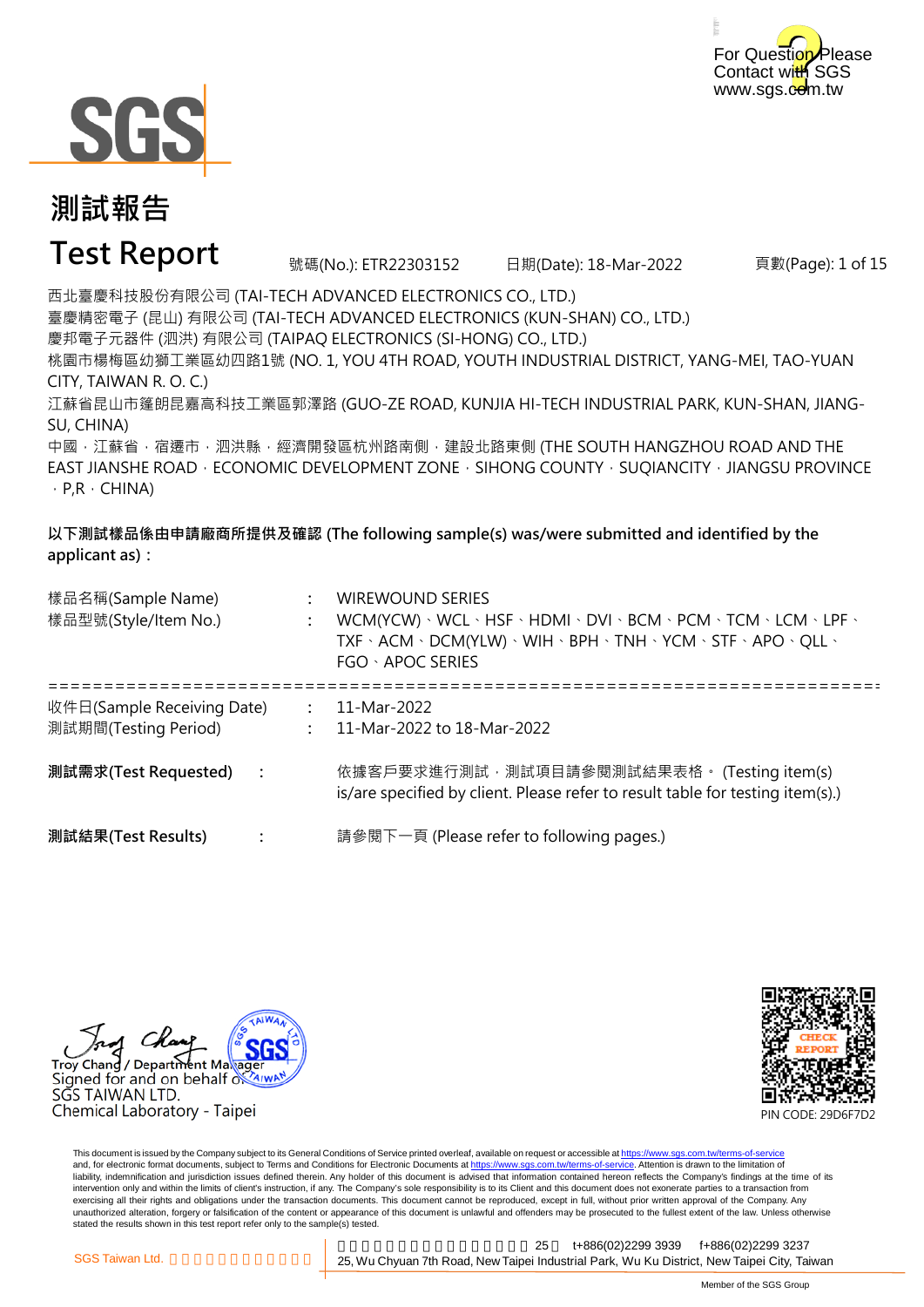

### **Test Report** 號碼(No.): ETR22303152 日期(Date): 18-Mar-2022

頁數(Page): 2 of 15

西北臺慶科技股份有限公司 (TAI-TECH ADVANCED ELECTRONICS CO., LTD.)

臺慶精密電子 (昆山) 有限公司 (TAI-TECH ADVANCED ELECTRONICS (KUN-SHAN) CO., LTD.)

慶邦電子元器件 (泗洪) 有限公司 (TAIPAQ ELECTRONICS (SI-HONG) CO., LTD.)

桃園市楊梅區幼獅工業區幼四路1號 (NO. 1, YOU 4TH ROAD, YOUTH INDUSTRIAL DISTRICT, YANG-MEI, TAO-YUAN CITY, TAIWAN R. O. C.)

江蘇省昆山市篷朗昆嘉高科技工業區郭澤路 (GUO-ZE ROAD, KUNJIA HI-TECH INDUSTRIAL PARK, KUN-SHAN, JIANG-SU, CHINA)

中國,江蘇省,宿遷市,泗洪縣,經濟開發區杭州路南側,建設北路東側 (THE SOUTH HANGZHOU ROAD AND THE EAST JIANSHE ROAD · ECONOMIC DEVELOPMENT ZONE · SIHONG COUNTY · SUQIANCITY · JIANGSU PROVINCE  $\cdot$  P,R  $\cdot$  CHINA)

#### **測試部位敘述 (Test Part Description)**

No.1 **:** 整體混測 (MIXED ALL PARTS)

#### **測試結果 (Test Results)**

| 測試項目                                  | 測試方法                                                                    | 單位     | <b>MDL</b> | 結果       |
|---------------------------------------|-------------------------------------------------------------------------|--------|------------|----------|
| (Test Items)                          | (Method)                                                                | (Unit) |            | (Result) |
|                                       |                                                                         |        |            | No.1     |
| 鎘 (Cd) (Cadmium (Cd)) (CAS No.: 7440- | 參考IEC 62321-5: 2013, 以感應耦合電漿發射光                                         | mg/kg  | 2          | n.d.     |
| $43-9$                                | 譜儀分析。(With reference to IEC 62321-5:                                    |        |            |          |
|                                       | 2013, analysis was performed by ICP-OES.)                               |        |            |          |
|                                       | 鉛 (Pb) (Lead (Pb)) (CAS No.: 7439-92-1) 參考IEC 62321-5: 2013, 以感應耦合電漿發射光 | mg/kg  | 2          | n.d.     |
|                                       | 譜儀分析。(With reference to IEC 62321-5:                                    |        |            |          |
|                                       | 2013, analysis was performed by ICP-OES.)                               |        |            |          |
| 汞 (Hg) (Mercury (Hg)) (CAS No.: 7439- | 参考IEC 62321-4: 2013+ AMD1: 2017, 以感應耦                                   | mg/kg  | 2          | n.d.     |
| $97-6$                                | 合電漿發射光譜儀分析。(With reference to IEC                                       |        |            |          |
|                                       | 62321-4: 2013+ AMD1: 2017, analysis was                                 |        |            |          |
|                                       | performed by ICP-OES.)                                                  |        |            |          |
| 六價鉻 Cr(VI) (Hexavalent Chromium       | 參考IEC 62321-7-2: 2017, 以紫外光-可見光分光                                       | mg/kg  | 8          | n.d.     |
| Cr(VI)) (CAS No.: 18540-29-9)         | 光度計分析。(With reference to IEC 62321-7-2:                                 |        |            |          |
|                                       | 2017, analysis was performed by UV-VIS.)                                |        |            |          |

This document is issued by the Company subject to its General Conditions of Service printed overleaf, available on request or accessible at https://www.sgs.com.tw/terms-of-service and, for electronic format documents, subject to Terms and Conditions for Electronic Documents at https://www.sgs.com.tw/terms-of-service. Attention is drawn to the limitation of liability, indemnification and jurisdiction issues defined therein. Any holder of this document is advised that information contained hereon reflects the Company's findings at the time of its intervention only and within the limits of client's instruction, if any. The Company's sole responsibility is to its Client and this document does not exonerate parties to a transaction from exercising all their rights and obligations under the transaction documents. This document cannot be reproduced, except in full, without prior written approval of the Company. Any<br>unauthorized alteration, forgery or falsif stated the results shown in this test report refer only to the sample(s) tested.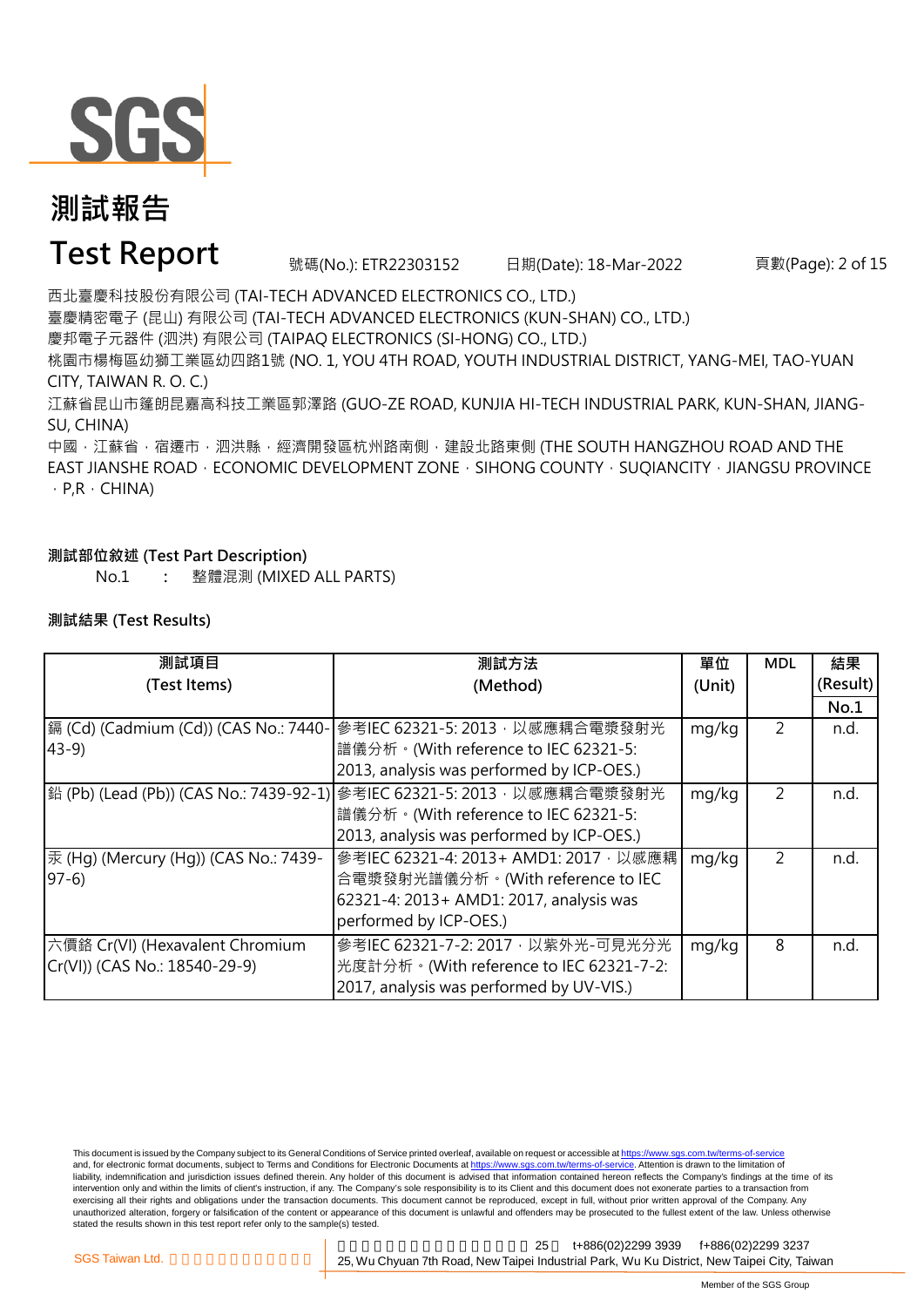

### **Test Report** 號碼(No.): ETR22303152 日期(Date): 18-Mar-2022

頁數(Page): 3 of 15

西北臺慶科技股份有限公司 (TAI-TECH ADVANCED ELECTRONICS CO., LTD.)

臺慶精密電子 (昆山) 有限公司 (TAI-TECH ADVANCED ELECTRONICS (KUN-SHAN) CO., LTD.)

慶邦電子元器件 (泗洪) 有限公司 (TAIPAQ ELECTRONICS (SI-HONG) CO., LTD.)

桃園市楊梅區幼獅工業區幼四路1號 (NO. 1, YOU 4TH ROAD, YOUTH INDUSTRIAL DISTRICT, YANG-MEI, TAO-YUAN CITY, TAIWAN R. O. C.)

江蘇省昆山市篷朗昆嘉高科技工業區郭澤路 (GUO-ZE ROAD, KUNJIA HI-TECH INDUSTRIAL PARK, KUN-SHAN, JIANG-SU, CHINA)

中國,江蘇省,宿遷市,泗洪縣,經濟開發區杭州路南側,建設北路東側 (THE SOUTH HANGZHOU ROAD AND THE EAST JIANSHE ROAD · ECONOMIC DEVELOPMENT ZONE · SIHONG COUNTY · SUQIANCITY · JIANGSU PROVINCE  $\cdot$  P,R  $\cdot$  CHINA)

| 測試項目                             | 測試方法                                      | 單位     | <b>MDL</b> | 結果       |
|----------------------------------|-------------------------------------------|--------|------------|----------|
| (Test Items)                     | (Method)                                  | (Unit) |            | (Result) |
|                                  |                                           |        |            | No.1     |
| ·溴聯苯 (Monobromobiphenyl)         |                                           | mg/kg  | 5          | n.d.     |
| 二溴聯苯 (Dibromobiphenyl)           |                                           | mg/kg  | 5          | n.d.     |
| 三溴聯苯 (Tribromobiphenyl)          |                                           | mg/kg  | 5          | n.d.     |
| 四溴聯苯 (Tetrabromobiphenyl)        |                                           | mg/kg  | 5          | n.d.     |
| 五溴聯苯 (Pentabromobiphenyl)        |                                           | mg/kg  | 5          | n.d.     |
| 六溴聯苯 (Hexabromobiphenyl)         |                                           | mg/kg  | 5          | n.d.     |
| 七溴聯苯 (Heptabromobiphenyl)        |                                           | mg/kg  | 5          | n.d.     |
| 八溴聯苯 (Octabromobiphenyl)         |                                           | mg/kg  | 5          | n.d.     |
| 九溴聯苯 (Nonabromobiphenyl)         |                                           | mg/kg  | 5          | n.d.     |
| 十溴聯苯 (Decabromobiphenyl)         | 參考IEC 62321-6: 2015, 以氣相層析儀/質譜儀分          | mg/kg  | 5          | n.d.     |
| 多溴聯苯總和 (Sum of PBBs)             | 析 · (With reference to IEC 62321-6: 2015, | mg/kg  | $\bar{ }$  | n.d.     |
| -溴聯苯醚 (Monobromodiphenyl ether)  | analysis was performed by GC/MS.)         | mg/kg  | 5          | n.d.     |
| 二溴聯苯醚 (Dibromodiphenyl ether)    |                                           | mg/kg  | 5          | n.d.     |
| 三溴聯苯醚 (Tribromodiphenyl ether)   |                                           | mg/kg  | 5          | n.d.     |
| 四溴聯苯醚 (Tetrabromodiphenyl ether) |                                           | mg/kg  | 5          | n.d.     |
| 五溴聯苯醚 (Pentabromodiphenyl ether) |                                           | mg/kg  | 5          | n.d.     |
| 六溴聯苯醚 (Hexabromodiphenyl ether)  |                                           | mg/kg  | 5          | n.d.     |
| 七溴聯苯醚 (Heptabromodiphenyl ether) |                                           | mg/kg  | 5          | n.d.     |
| 八溴聯苯醚 (Octabromodiphenyl ether)  |                                           | mg/kg  | 5          | n.d.     |
| 九溴聯苯醚 (Nonabromodiphenyl ether)  |                                           | mg/kg  | 5          | n.d.     |
| 十溴聯苯醚 (Decabromodiphenyl ether)  |                                           | mg/kg  | 5          | n.d.     |
| 多溴聯苯醚總和 (Sum of PBDEs)           |                                           | mg/kg  | $\bar{ }$  | n.d.     |

This document is issued by the Company subject to its General Conditions of Service printed overleaf, available on request or accessible at https://www.sgs.com.tw/terms-of-service and, for electronic format documents, subject to Terms and Conditions for Electronic Documents at https://www.sgs.com.tw/terms-of-service. Attention is drawn to the limitation of liability, indemnification and jurisdiction issues defined therein. Any holder of this document is advised that information contained hereon reflects the Company's findings at the time of its intervention only and within the limits of client's instruction, if any. The Company's sole responsibility is to its Client and this document does not exonerate parties to a transaction from exercising all their rights and obligations under the transaction documents. This document cannot be reproduced, except in full, without prior written approval of the Company. Any<br>unauthorized alteration, forgery or falsif stated the results shown in this test report refer only to the sample(s) tested.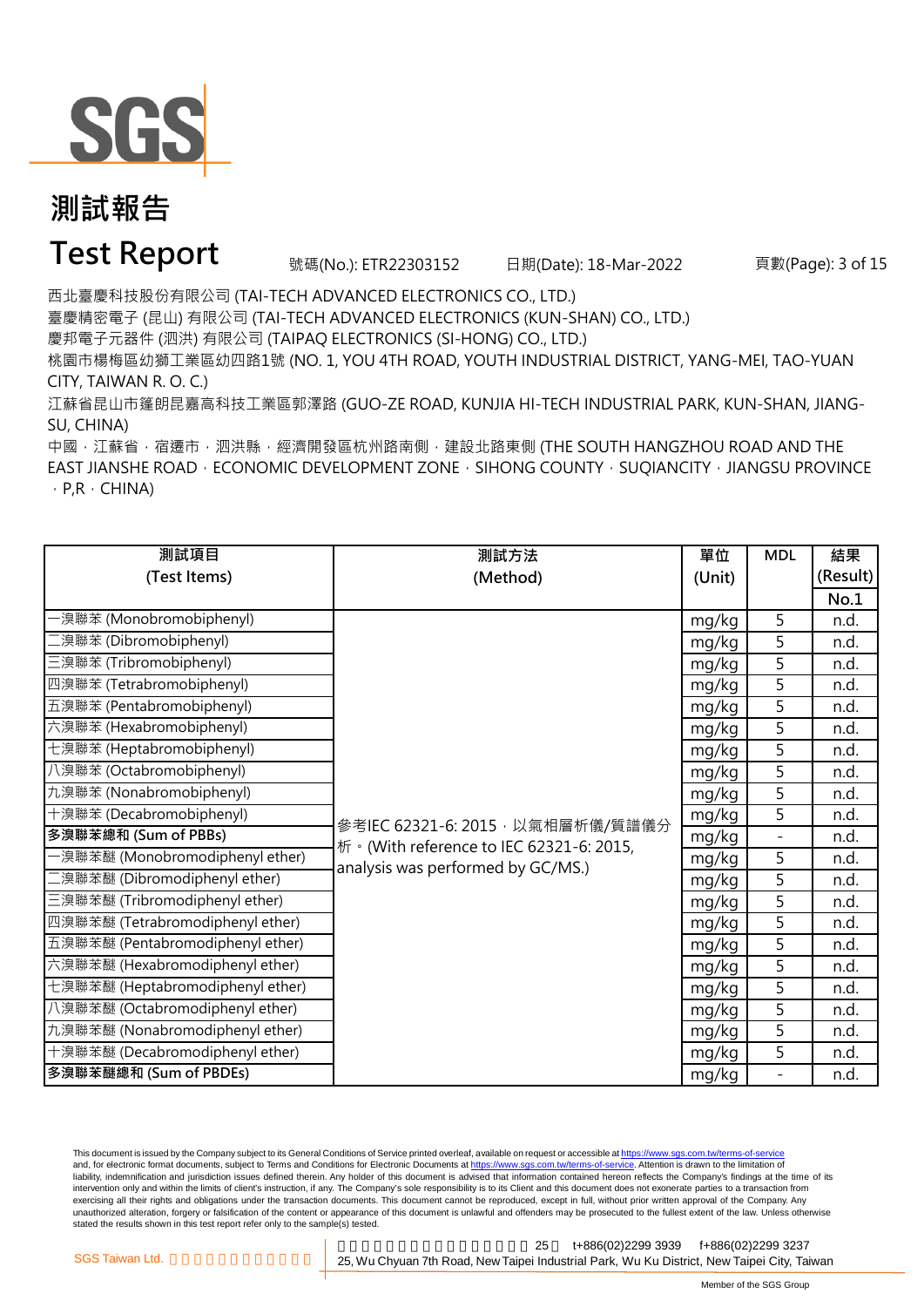

### **Test Report** 號碼(No.): ETR22303152 日期(Date): 18-Mar-2022

頁數(Page): 4 of 15

西北臺慶科技股份有限公司 (TAI-TECH ADVANCED ELECTRONICS CO., LTD.)

臺慶精密電子 (昆山) 有限公司 (TAI-TECH ADVANCED ELECTRONICS (KUN-SHAN) CO., LTD.)

慶邦電子元器件 (泗洪) 有限公司 (TAIPAQ ELECTRONICS (SI-HONG) CO., LTD.)

桃園市楊梅區幼獅工業區幼四路1號 (NO. 1, YOU 4TH ROAD, YOUTH INDUSTRIAL DISTRICT, YANG-MEI, TAO-YUAN CITY, TAIWAN R. O. C.)

江蘇省昆山市篷朗昆嘉高科技工業區郭澤路 (GUO-ZE ROAD, KUNJIA HI-TECH INDUSTRIAL PARK, KUN-SHAN, JIANG-SU, CHINA)

中國,江蘇省,宿遷市,泗洪縣,經濟開發區杭州路南側,建設北路東側 (THE SOUTH HANGZHOU ROAD AND THE EAST JIANSHE ROAD · ECONOMIC DEVELOPMENT ZONE · SIHONG COUNTY · SUQIANCITY · JIANGSU PROVINCE  $\cdot$  P,R  $\cdot$  CHINA)

| 測試項目                                  | 測試方法                                      | 單位     | <b>MDL</b> | 結果       |
|---------------------------------------|-------------------------------------------|--------|------------|----------|
| (Test Items)                          | (Method)                                  | (Unit) |            | (Result) |
|                                       |                                           |        |            | No.1     |
| 鄰苯二甲酸丁苯甲酯 (BBP) (Butyl benzyl         |                                           | mg/kg  | 50         | n.d.     |
| phthalate (BBP)) (CAS No.: 85-68-7)   |                                           |        |            |          |
| 鄰苯二甲酸二丁酯 (DBP) (Dibutyl               |                                           | mg/kg  | 50         | n.d.     |
| phthalate (DBP)) (CAS No.: 84-74-2)   |                                           |        |            |          |
| 鄰苯二甲酸二(2-乙基己基)酯 (DEHP) (Di-           |                                           | mg/kg  | 50         | n.d.     |
| (2-ethylhexyl) phthalate (DEHP)) (CAS |                                           |        |            |          |
| No.: 117-81-7)                        |                                           |        |            |          |
| 鄰苯二甲酸二異丁酯 (DIBP) (Diisobutyl          |                                           | mg/kg  | 50         | n.d.     |
| phthalate (DIBP)) (CAS No.: 84-69-5)  |                                           |        |            |          |
| 鄰苯二甲酸二異癸酯 (DIDP) (Diisodecyl          | 參考IEC 62321-8: 2017, 以氣相層析儀/質譜儀分          | mg/kg  | 50         | n.d.     |
| phthalate (DIDP)) (CAS No.: 26761-40- | 析 · (With reference to IEC 62321-8: 2017, |        |            |          |
| $0,68515 - 49 - 1)$                   | analysis was performed by GC/MS.)         |        |            |          |
| 鄰苯二甲酸二異壬酯 (DINP) (Diisononyl          |                                           | mg/kg  | 50         | n.d.     |
| phthalate (DINP)) (CAS No.: 28553-12- |                                           |        |            |          |
| $0,68515 - 48 - 0$                    |                                           |        |            |          |
| 鄰苯二甲酸二正辛酯 (DNOP) (Di-n-octyl          |                                           | mg/kg  | 50         | n.d.     |
| phthalate (DNOP)) (CAS No.: 117-84-0) |                                           |        |            |          |
| 鄰苯二甲酸二正戊酯 (DNPP) (Di-n-               |                                           | mg/kg  | 50         | n.d.     |
| pentyl phthalate (DNPP)) (CAS No.:    |                                           |        |            |          |
| $131 - 18 - 0$                        |                                           |        |            |          |
| 鄰苯二甲酸二正己酯 (DNHP) (Di-n-hexyl          |                                           | mg/kg  | 50         | n.d.     |
| phthalate (DNHP)) (CAS No.: 84-75-3)  |                                           |        |            |          |

This document is issued by the Company subject to its General Conditions of Service printed overleaf, available on request or accessible at https://www.sgs.com.tw/terms-of-service and, for electronic format documents, subject to Terms and Conditions for Electronic Documents at https://www.sgs.com.tw/terms-of-service. Attention is drawn to the limitation of liability, indemnification and jurisdiction issues defined therein. Any holder of this document is advised that information contained hereon reflects the Company's findings at the time of its intervention only and within the limits of client's instruction, if any. The Company's sole responsibility is to its Client and this document does not exonerate parties to a transaction from exercising all their rights and obligations under the transaction documents. This document cannot be reproduced, except in full, without prior written approval of the Company. Any<br>unauthorized alteration, forgery or falsif stated the results shown in this test report refer only to the sample(s) tested.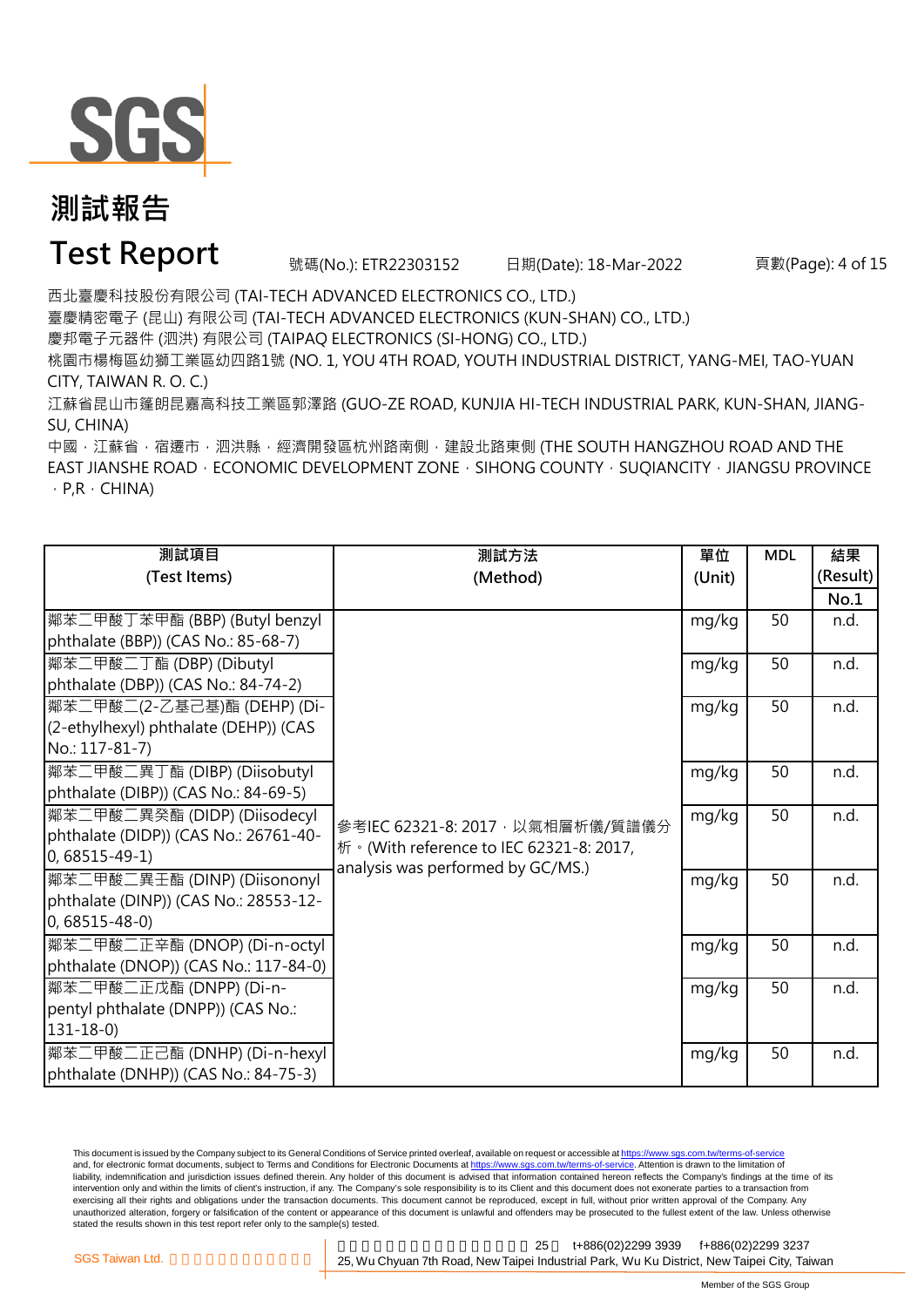

### **Test Report** 號碼(No.): ETR22303152 日期(Date): 18-Mar-2022

頁數(Page): 5 of 15

西北臺慶科技股份有限公司 (TAI-TECH ADVANCED ELECTRONICS CO., LTD.)

臺慶精密電子 (昆山) 有限公司 (TAI-TECH ADVANCED ELECTRONICS (KUN-SHAN) CO., LTD.)

慶邦電子元器件 (泗洪) 有限公司 (TAIPAQ ELECTRONICS (SI-HONG) CO., LTD.)

桃園市楊梅區幼獅工業區幼四路1號 (NO. 1, YOU 4TH ROAD, YOUTH INDUSTRIAL DISTRICT, YANG-MEI, TAO-YUAN CITY, TAIWAN R. O. C.)

江蘇省昆山市篷朗昆嘉高科技工業區郭澤路 (GUO-ZE ROAD, KUNJIA HI-TECH INDUSTRIAL PARK, KUN-SHAN, JIANG-SU, CHINA)

中國,江蘇省,宿遷市,泗洪縣,經濟開發區杭州路南側,建設北路東側 (THE SOUTH HANGZHOU ROAD AND THE EAST JIANSHE ROAD · ECONOMIC DEVELOPMENT ZONE · SIHONG COUNTY · SUQIANCITY · JIANGSU PROVINCE  $\cdot$  P,R  $\cdot$  CHINA)

| 測試項目                                                                                                                                                                                                                                                                                    | 測試方法                                                                                                                  | 單位     | <b>MDL</b> | 結果       |
|-----------------------------------------------------------------------------------------------------------------------------------------------------------------------------------------------------------------------------------------------------------------------------------------|-----------------------------------------------------------------------------------------------------------------------|--------|------------|----------|
| (Test Items)                                                                                                                                                                                                                                                                            | (Method)                                                                                                              | (Unit) |            | (Result) |
|                                                                                                                                                                                                                                                                                         |                                                                                                                       |        |            | No.1     |
| ┃六溴環十二烷及所有主要被辨別出的異構<br>$ $ 物(HBCDD) (α- HBCDD, β- HBCDD, γ-<br>HBCDD) (Hexabromocyclododecane<br>(HBCDD) and all major<br>diastereoisomers identified ( $\alpha$ - HBCDD,<br>$\beta$ - HBCDD, γ- HBCDD)) (CAS No.:<br>25637-99-4, 3194-55-6 (134237-51-7,<br>134237-50-6, 134237-52-8)) | 參考IEC 62321-9: 2021, 以氣相層析儀/質譜儀分<br>桥 · (With reference to IEC 62321-9: 2021,<br>analysis was performed by GC/MS.)    | mg/kg  | 20         | n.d.     |
| 氟 (F) (Fluorine (F)) (CAS No.: 14762-94-<br> 8)                                                                                                                                                                                                                                         |                                                                                                                       | mg/kg  | 50         | n.d.     |
| [氯 (Cl) (Chlorine (Cl)) (CAS No.: 22537-<br>$15-1)$                                                                                                                                                                                                                                     | 參考BS EN 14582: 2016, 以離子層析儀分析。                                                                                        | mg/kg  | 50         | n.d.     |
| 澳 (Br) (Bromine (Br)) (CAS No.: 10097-<br>$32-2)$                                                                                                                                                                                                                                       | (With reference to BS EN 14582: 2016, analysis<br>was performed by IC.)                                               | mg/kg  | 50         | n.d.     |
| 碘 (I) (lodine (I)) (CAS No.: 14362-44-8)                                                                                                                                                                                                                                                |                                                                                                                       | mg/kg  | 50         | n.d.     |
| 全氟辛烷磺酸及其鹽類 (PFOS and its<br>salts) (CAS No.: 1763-23-1 and its salts)                                                                                                                                                                                                                   | 參考CEN/TS 15968: 2010, 以液相層析串聯質譜<br>儀分析。(With reference to CEN/TS 15968:<br>2010, analysis was performed by LC/MS/MS.) | mg/kg  | 0.01       | n.d.     |
| 全氟辛酸及其鹽類 (PFOA and its salts)<br>(CAS No.: 335-67-1 and its salts)                                                                                                                                                                                                                      | 參考CEN/TS 15968: 2010, 以液相層析串聯質譜<br>儀分析。(With reference to CEN/TS 15968:<br>2010, analysis was performed by LC/MS/MS.) | mg/kg  | 0.01       | n.d.     |

This document is issued by the Company subject to its General Conditions of Service printed overleaf, available on request or accessible at https://www.sgs.com.tw/terms-of-service and, for electronic format documents, subject to Terms and Conditions for Electronic Documents at https://www.sgs.com.tw/terms-of-service. Attention is drawn to the limitation of liability, indemnification and jurisdiction issues defined therein. Any holder of this document is advised that information contained hereon reflects the Company's findings at the time of its intervention only and within the limits of client's instruction, if any. The Company's sole responsibility is to its Client and this document does not exonerate parties to a transaction from exercising all their rights and obligations under the transaction documents. This document cannot be reproduced, except in full, without prior written approval of the Company. Any<br>unauthorized alteration, forgery or falsif stated the results shown in this test report refer only to the sample(s) tested.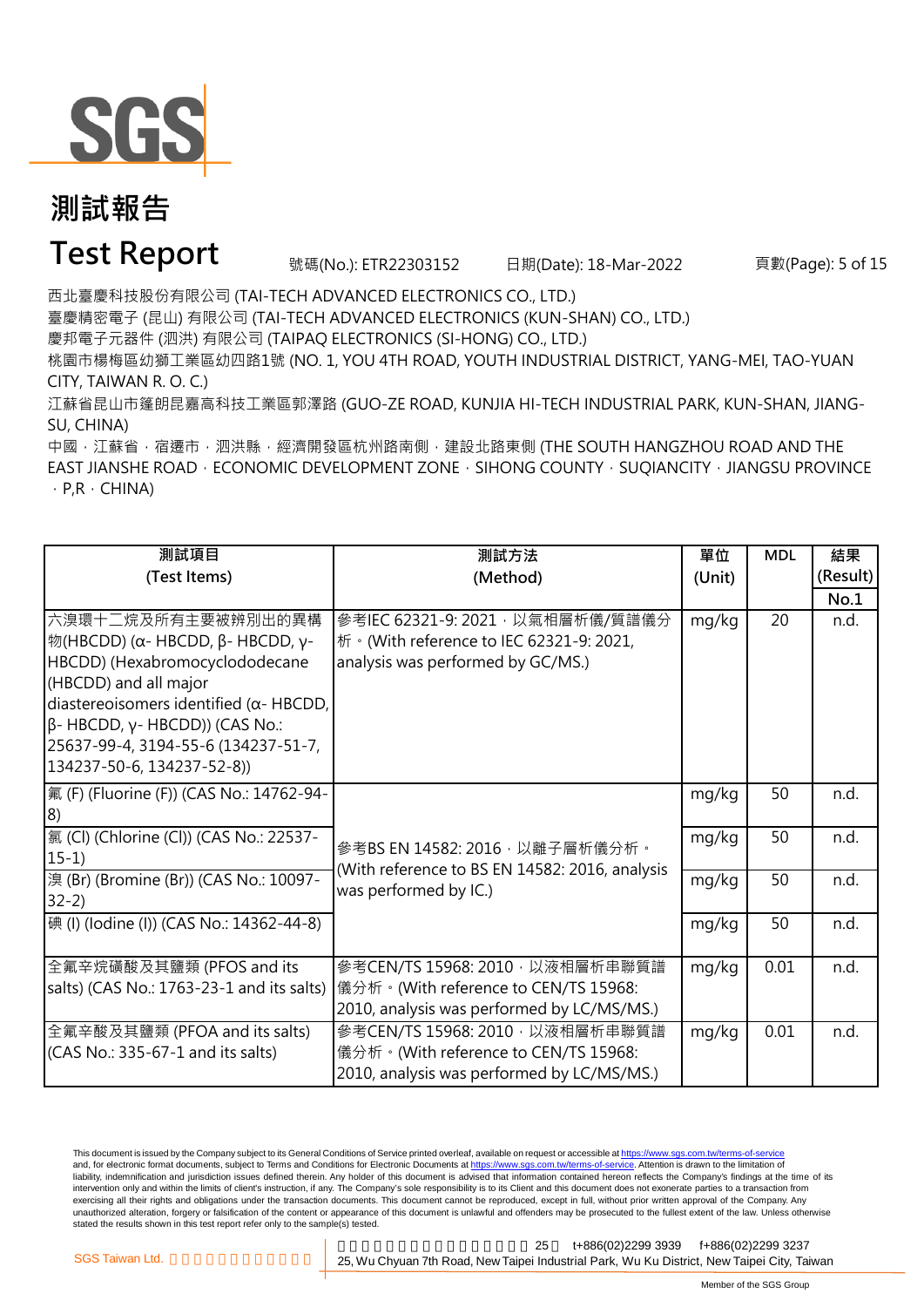

### **Test Report** 號碼(No.): ETR22303152 日期(Date): 18-Mar-2022

頁數(Page): 6 of 15

西北臺慶科技股份有限公司 (TAI-TECH ADVANCED ELECTRONICS CO., LTD.)

臺慶精密電子 (昆山) 有限公司 (TAI-TECH ADVANCED ELECTRONICS (KUN-SHAN) CO., LTD.)

慶邦電子元器件 (泗洪) 有限公司 (TAIPAQ ELECTRONICS (SI-HONG) CO., LTD.)

桃園市楊梅區幼獅工業區幼四路1號 (NO. 1, YOU 4TH ROAD, YOUTH INDUSTRIAL DISTRICT, YANG-MEI, TAO-YUAN CITY, TAIWAN R. O. C.)

江蘇省昆山市篷朗昆嘉高科技工業區郭澤路 (GUO-ZE ROAD, KUNJIA HI-TECH INDUSTRIAL PARK, KUN-SHAN, JIANG-SU, CHINA)

中國,江蘇省,宿遷市,泗洪縣,經濟開發區杭州路南側,建設北路東側 (THE SOUTH HANGZHOU ROAD AND THE EAST JIANSHE ROAD · ECONOMIC DEVELOPMENT ZONE · SIHONG COUNTY · SUQIANCITY · JIANGSU PROVINCE  $\cdot$  P,R  $\cdot$  CHINA)

| 測試項目                                    | 測試方法                                         | 單位     | <b>MDL</b>    | 結果       |
|-----------------------------------------|----------------------------------------------|--------|---------------|----------|
| (Test Items)                            | (Method)                                     | (Unit) |               | (Result) |
|                                         |                                              |        |               | No.1     |
| 聚氯乙烯 (Polyvinyl chloride) (PVC)         | 參考ASTM E1252: 2013, 以傅立葉轉換紅外線光               | $***$  |               | Negative |
|                                         | 譜儀及焰色法分析。(With reference to ASTM             |        |               |          |
|                                         | E1252: 2013, analysis was performed by FT-IR |        |               |          |
|                                         | and Flame Test.)                             |        |               |          |
| 銻 (Sb) (Antimony (Sb)) (CAS No.: 7440-  | 參考US EPA 3052: 1996 · 以感應耦合電漿發射光             | mg/kg  | 2             | 721      |
| $36-0$                                  | 譜儀分析。(With reference to US EPA 3052:         |        |               |          |
|                                         | 1996, analysis was performed by ICP-OES.)    |        |               |          |
| 鈹 (Be) (Beryllium (Be)) (CAS No.: 7440- | 參考US EPA 3052: 1996, 以感應耦合電漿發射光              | mg/kg  | $\mathcal{P}$ | n.d.     |
| $41 - 7$                                | 譜儀分析。(With reference to US EPA 3052:         |        |               |          |
|                                         | 1996, analysis was performed by ICP-OES.)    |        |               |          |

#### **備註(Note):**

- 1. mg/kg = ppm;0.1wt% = 0.1% = 1000ppm
- 2. MDL = Method Detection Limit (方法偵測極限值)
- 3. n.d. = Not Detected (未檢出) ; 小於MDL / Less than MDL
- 4. "-" = Not Regulated (無規格值)
- 5. \*\*= Qualitative analysis (No Unit) 定性分析(無單位)
- 6. Negative = Undetectable 陰性(未偵測到); Positive = Detectable 陽性(已偵測到)
- 7. 全氟辛烷磺酸及其鹽類包含 (PFOS and its salts including) :
	- CAS No.: 29081-56-9, 2795-39-3, 29457-72-5, 70225-14-8, 56773-42-3, 251099-16-8, 307-35-7.
- 8. 全氟辛酸及其鹽類包含 (PFOA and its salts including) :
- CAS No.: 3825-26-1, 335-95-5, 2395-00-8, 335-93-3, 335-66-0.
- 9. 樣品的測試是基於申請人要求混合測試,報告中的混合測試結果不代表其中個別單一材質的含量。

The sample(s) was/were analyzed on behalf of the applicant as mixing sample in one testing. The above result(s) was/were only given as the informality value.

This document is issued by the Company subject to its General Conditions of Service printed overleaf, available on request or accessible at https://www.sgs.com.tw/terms-of-service and, for electronic format documents, subject to Terms and Conditions for Electronic Documents at https://www.sgs.com.tw/terms-of-service. Attention is drawn to the limitation of liability, indemnification and jurisdiction issues defined therein. Any holder of this document is advised that information contained hereon reflects the Company's findings at the time of its intervention only and within the limits of client's instruction, if any. The Company's sole responsibility is to its Client and this document does not exonerate parties to a transaction from exercising all their rights and obligations under the transaction documents. This document cannot be reproduced, except in full, without prior written approval of the Company. Any unauthorized alteration, forgery or falsification of the content or appearance of this document is unlawful and offenders may be prosecuted to the fullest extent of the law. Unless otherwise stated the results shown in this test report refer only to the sample(s) tested.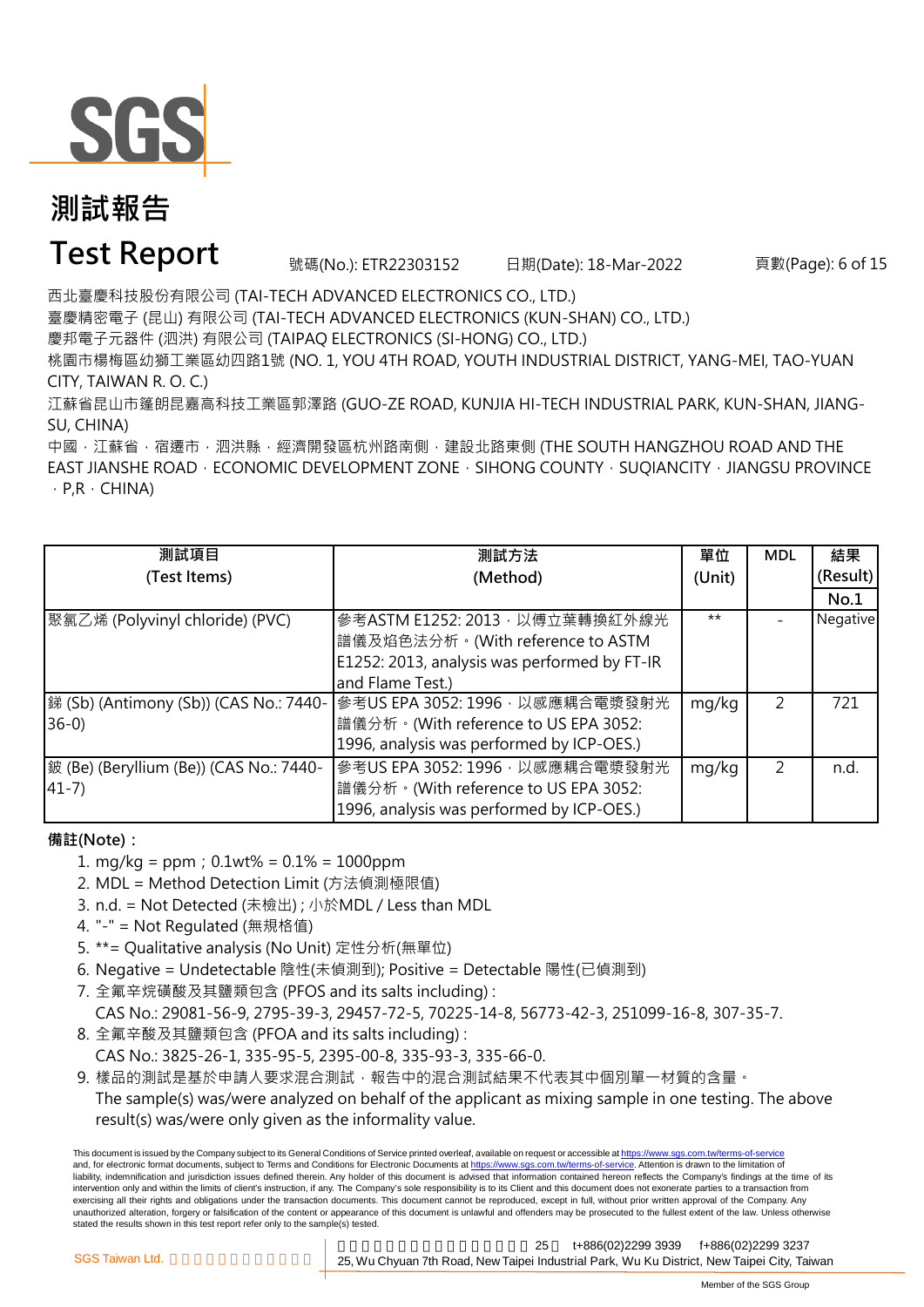

**Test Report** 號碼(No.): ETR22303152 日期(Date): 18-Mar-2022

頁數(Page): 7 of 15

西北臺慶科技股份有限公司 (TAI-TECH ADVANCED ELECTRONICS CO., LTD.) 臺慶精密電子 (昆山) 有限公司 (TAI-TECH ADVANCED ELECTRONICS (KUN-SHAN) CO., LTD.)

慶邦電子元器件 (泗洪) 有限公司 (TAIPAQ ELECTRONICS (SI-HONG) CO., LTD.)

桃園市楊梅區幼獅工業區幼四路1號 (NO. 1, YOU 4TH ROAD, YOUTH INDUSTRIAL DISTRICT, YANG-MEI, TAO-YUAN CITY, TAIWAN R. O. C.)

江蘇省昆山市篷朗昆嘉高科技工業區郭澤路 (GUO-ZE ROAD, KUNJIA HI-TECH INDUSTRIAL PARK, KUN-SHAN, JIANG-SU, CHINA)

中國,江蘇省,宿遷市,泗洪縣,經濟開發區杭州路南側,建設北路東側 (THE SOUTH HANGZHOU ROAD AND THE EAST JIANSHE ROAD  $\cdot$  ECONOMIC DEVELOPMENT ZONE  $\cdot$  SIHONG COUNTY  $\cdot$  SUQIANCITY  $\cdot$  JIANGSU PROVINCE  $\cdot$  P,R  $\cdot$  CHINA)

#### **重金屬流程圖 / Analytical flow chart of Heavy Metal**

根據以下的流程圖之條件,樣品已完全溶解。 (六價鉻測試方法除外)

These samples were dissolved totally by pre-conditioning method according to below flow chart.

( $Cr^{6+}$  test method excluded)



This document is issued by the Company subject to its General Conditions of Service printed overleaf, available on request or accessible at https://www.sgs.com.tw/terms-of-service and, for electronic format documents, subject to Terms and Conditions for Electronic Documents at https://www.sgs.com.tw/terms-of-service. Attention is drawn to the limitation of liability, indemnification and jurisdiction issues defined therein. Any holder of this document is advised that information contained hereon reflects the Company's findings at the time of its intervention only and within the limits of client's instruction, if any. The Company's sole responsibility is to its Client and this document does not exonerate parties to a transaction from exercising all their rights and obligations under the transaction documents. This document cannot be reproduced, except in full, without prior written approval of the Company. Any<br>unauthorized alteration, forgery or falsif stated the results shown in this test report refer only to the sample(s) tested.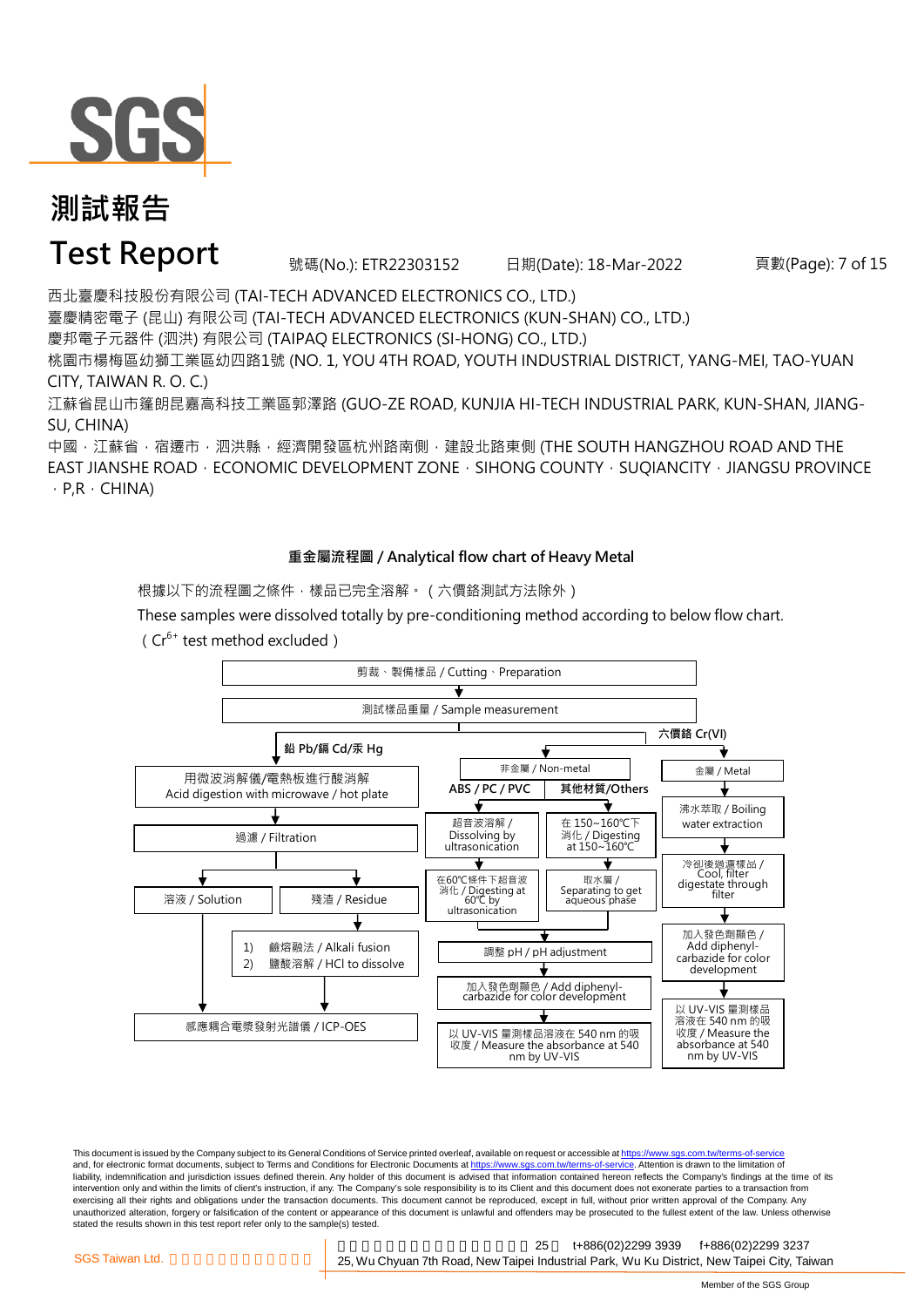

### **Test Report** 號碼(No.): ETR22303152 日期(Date): 18-Mar-2022

頁數(Page): 8 of 15

西北臺慶科技股份有限公司 (TAI-TECH ADVANCED ELECTRONICS CO., LTD.) 臺慶精密電子 (昆山) 有限公司 (TAI-TECH ADVANCED ELECTRONICS (KUN-SHAN) CO., LTD.) 慶邦電子元器件 (泗洪) 有限公司 (TAIPAQ ELECTRONICS (SI-HONG) CO., LTD.) 桃園市楊梅區幼獅工業區幼四路1號 (NO. 1, YOU 4TH ROAD, YOUTH INDUSTRIAL DISTRICT, YANG-MEI, TAO-YUAN CITY, TAIWAN R. O. C.)

江蘇省昆山市篷朗昆嘉高科技工業區郭澤路 (GUO-ZE ROAD, KUNJIA HI-TECH INDUSTRIAL PARK, KUN-SHAN, JIANG-SU, CHINA)

中國,江蘇省,宿遷市,泗洪縣,經濟開發區杭州路南側,建設北路東側 (THE SOUTH HANGZHOU ROAD AND THE EAST JIANSHE ROAD · ECONOMIC DEVELOPMENT ZONE · SIHONG COUNTY · SUQIANCITY · JIANGSU PROVINCE  $\cdot$  P,R  $\cdot$  CHINA)

#### **多溴聯苯/多溴聯苯醚分析流程圖 / Analytical flow chart - PBBs/PBDEs**



This document is issued by the Company subject to its General Conditions of Service printed overleaf, available on request or accessible at https://www.sgs.com.tw/terms-of-service and, for electronic format documents, subject to Terms and Conditions for Electronic Documents at https://www.sgs.com.tw/terms-of-service. Attention is drawn to the limitation of liability, indemnification and jurisdiction issues defined therein. Any holder of this document is advised that information contained hereon reflects the Company's findings at the time of its intervention only and within the limits of client's instruction, if any. The Company's sole responsibility is to its Client and this document does not exonerate parties to a transaction from exercising all their rights and obligations under the transaction documents. This document cannot be reproduced, except in full, without prior written approval of the Company. Any<br>unauthorized alteration, forgery or falsif stated the results shown in this test report refer only to the sample(s) tested.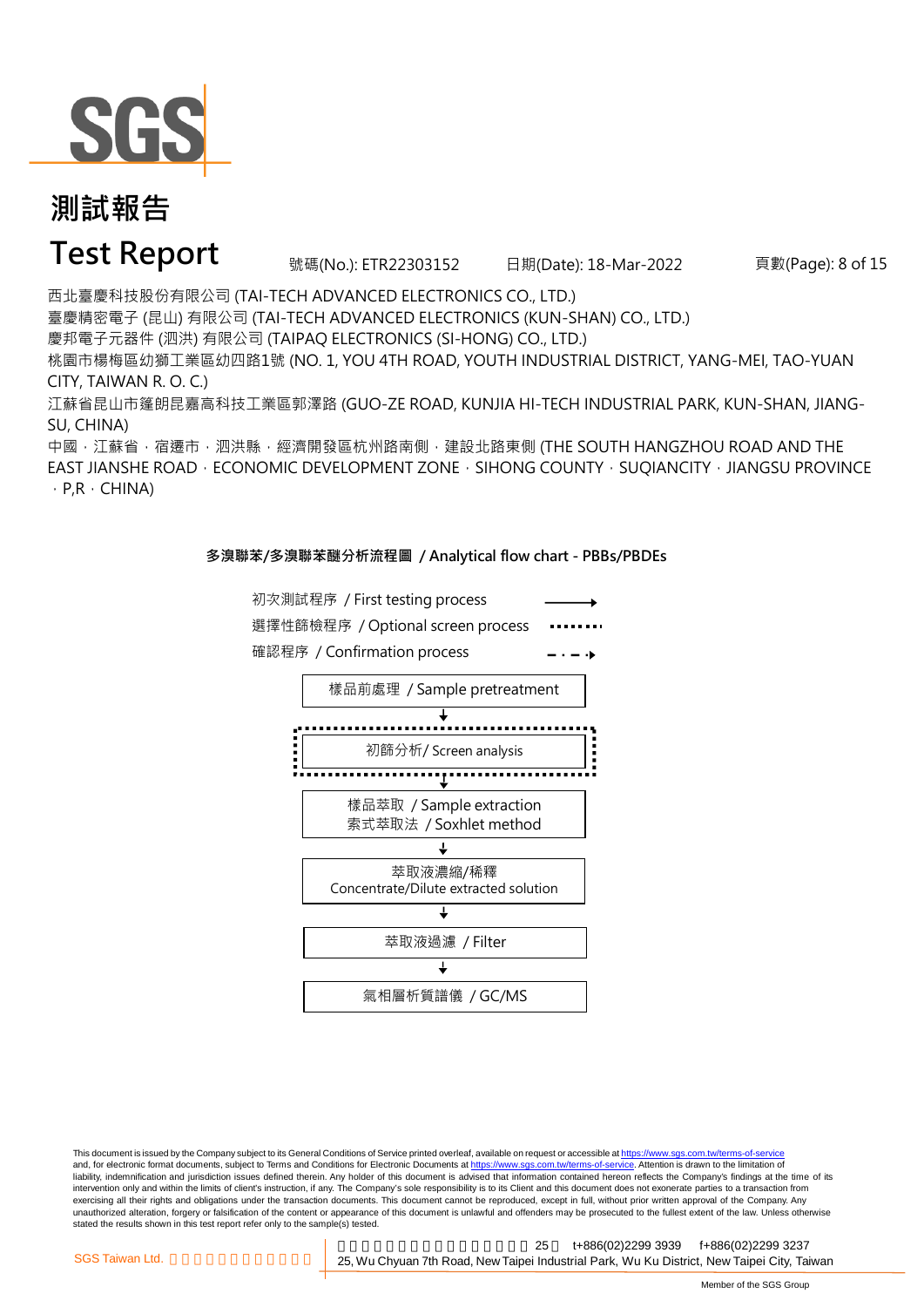

### **Test Report** 號碼(No.): ETR22303152 日期(Date): 18-Mar-2022

頁數(Page): 9 of 15

西北臺慶科技股份有限公司 (TAI-TECH ADVANCED ELECTRONICS CO., LTD.) 臺慶精密電子 (昆山) 有限公司 (TAI-TECH ADVANCED ELECTRONICS (KUN-SHAN) CO., LTD.) 慶邦電子元器件 (泗洪) 有限公司 (TAIPAQ ELECTRONICS (SI-HONG) CO., LTD.) 桃園市楊梅區幼獅工業區幼四路1號 (NO. 1, YOU 4TH ROAD, YOUTH INDUSTRIAL DISTRICT, YANG-MEI, TAO-YUAN CITY, TAIWAN R. O. C.)

江蘇省昆山市篷朗昆嘉高科技工業區郭澤路 (GUO-ZE ROAD, KUNJIA HI-TECH INDUSTRIAL PARK, KUN-SHAN, JIANG-SU, CHINA)

中國,江蘇省,宿遷市,泗洪縣,經濟開發區杭州路南側,建設北路東側 (THE SOUTH HANGZHOU ROAD AND THE EAST JIANSHE ROAD  $\cdot$  ECONOMIC DEVELOPMENT ZONE  $\cdot$  SIHONG COUNTY  $\cdot$  SUQIANCITY  $\cdot$  JIANGSU PROVINCE  $\cdot$  P,R  $\cdot$  CHINA)

#### **可塑劑分析流程圖 / Analytical flow chart - Phthalate**

**【測試方法/Test method: IEC 62321-8】**



This document is issued by the Company subject to its General Conditions of Service printed overleaf, available on request or accessible at https://www.sgs.com.tw/terms-of-service and, for electronic format documents, subject to Terms and Conditions for Electronic Documents at https://www.sgs.com.tw/terms-of-service. Attention is drawn to the limitation of liability, indemnification and jurisdiction issues defined therein. Any holder of this document is advised that information contained hereon reflects the Company's findings at the time of its intervention only and within the limits of client's instruction, if any. The Company's sole responsibility is to its Client and this document does not exonerate parties to a transaction from exercising all their rights and obligations under the transaction documents. This document cannot be reproduced, except in full, without prior written approval of the Company. Any<br>unauthorized alteration, forgery or falsif stated the results shown in this test report refer only to the sample(s) tested.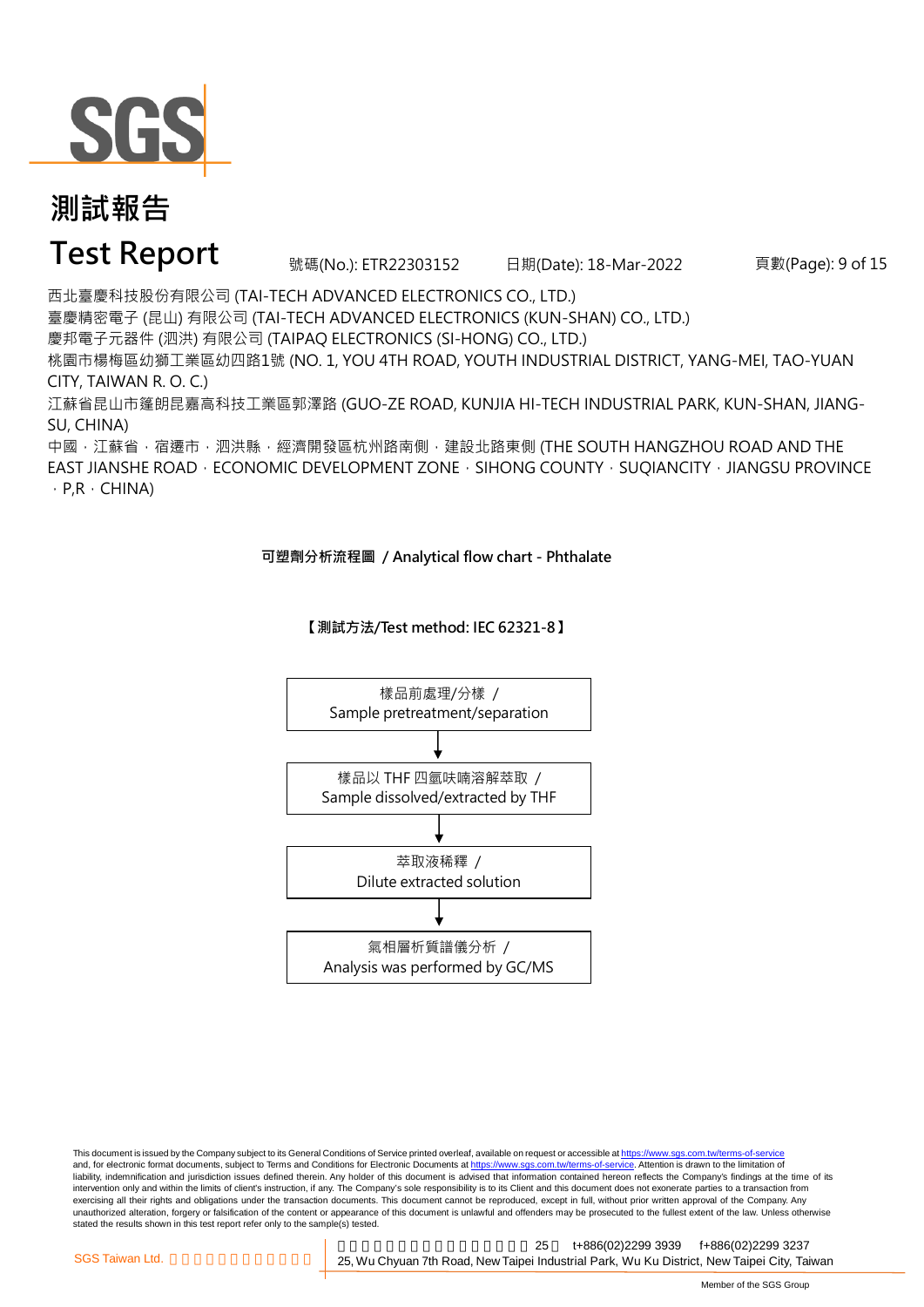

### **Test Report** 號碼(No.): ETR22303152 日期(Date): 18-Mar-2022

頁數(Page): 10 of 15

西北臺慶科技股份有限公司 (TAI-TECH ADVANCED ELECTRONICS CO., LTD.)

臺慶精密電子 (昆山) 有限公司 (TAI-TECH ADVANCED ELECTRONICS (KUN-SHAN) CO., LTD.)

慶邦電子元器件 (泗洪) 有限公司 (TAIPAQ ELECTRONICS (SI-HONG) CO., LTD.)

桃園市楊梅區幼獅工業區幼四路1號 (NO. 1, YOU 4TH ROAD, YOUTH INDUSTRIAL DISTRICT, YANG-MEI, TAO-YUAN CITY, TAIWAN R. O. C.)

江蘇省昆山市篷朗昆嘉高科技工業區郭澤路 (GUO-ZE ROAD, KUNJIA HI-TECH INDUSTRIAL PARK, KUN-SHAN, JIANG-SU, CHINA)

中國,江蘇省,宿遷市,泗洪縣,經濟開發區杭州路南側,建設北路東側 (THE SOUTH HANGZHOU ROAD AND THE EAST JIANSHE ROAD  $\cdot$  ECONOMIC DEVELOPMENT ZONE  $\cdot$  SIHONG COUNTY  $\cdot$  SUQIANCITY  $\cdot$  JIANGSU PROVINCE  $\cdot$  P,R  $\cdot$  CHINA)



#### **六溴環十二烷分析流程圖 / Analytical flow chart - HBCDD**

This document is issued by the Company subject to its General Conditions of Service printed overleaf, available on request or accessible at https://www.sgs.com.tw/terms-of-service and, for electronic format documents, subject to Terms and Conditions for Electronic Documents at https://www.sgs.com.tw/terms-of-service. Attention is drawn to the limitation of liability, indemnification and jurisdiction issues defined therein. Any holder of this document is advised that information contained hereon reflects the Company's findings at the time of its intervention only and within the limits of client's instruction, if any. The Company's sole responsibility is to its Client and this document does not exonerate parties to a transaction from exercising all their rights and obligations under the transaction documents. This document cannot be reproduced, except in full, without prior written approval of the Company. Any<br>unauthorized alteration, forgery or falsif stated the results shown in this test report refer only to the sample(s) tested.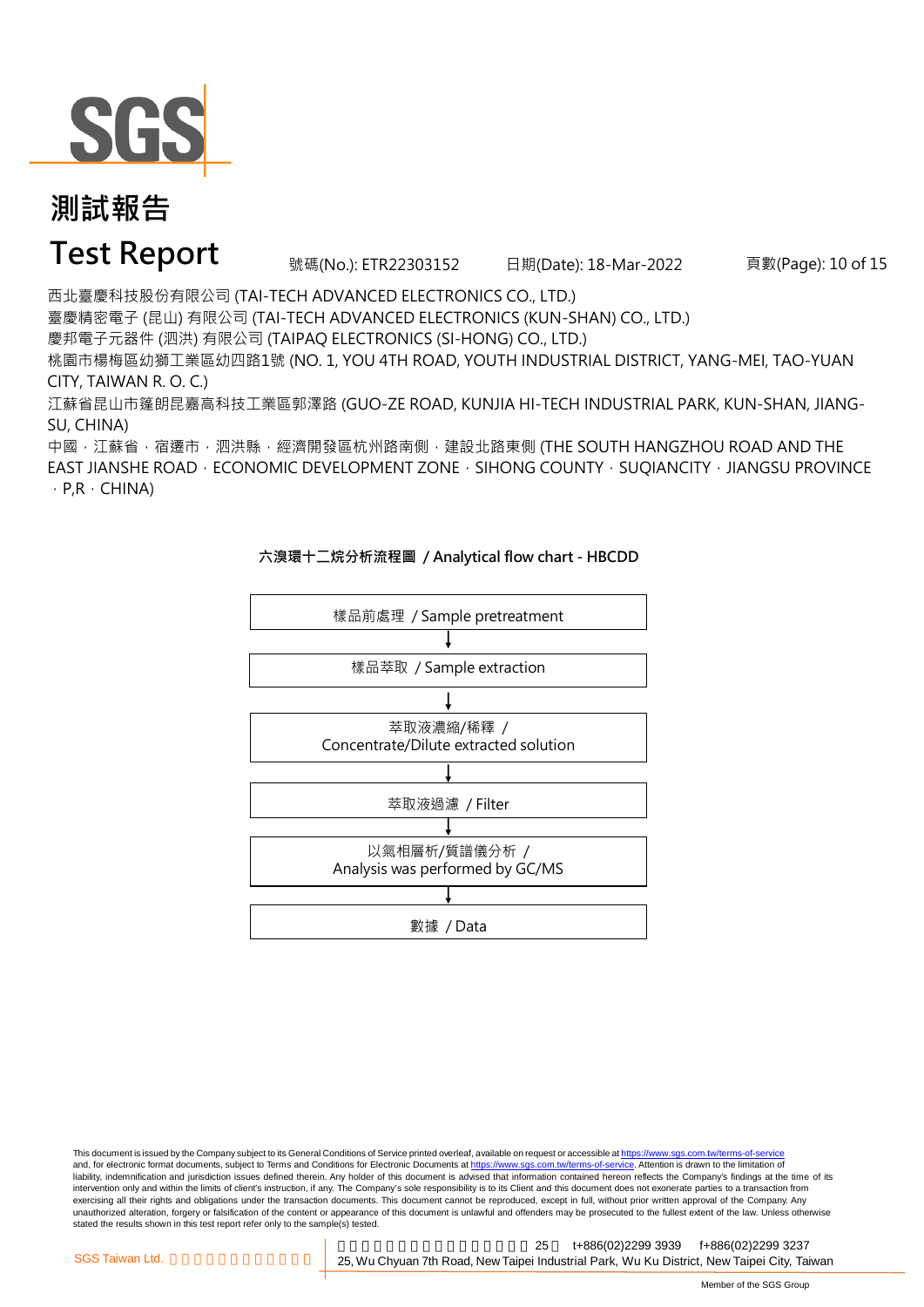

### **Test Report** 號碼(No.): ETR22303152 日期(Date): 18-Mar-2022

頁數(Page): 11 of 15

西北臺慶科技股份有限公司 (TAI-TECH ADVANCED ELECTRONICS CO., LTD.)

臺慶精密電子 (昆山) 有限公司 (TAI-TECH ADVANCED ELECTRONICS (KUN-SHAN) CO., LTD.)

慶邦電子元器件 (泗洪) 有限公司 (TAIPAQ ELECTRONICS (SI-HONG) CO., LTD.)

桃園市楊梅區幼獅工業區幼四路1號 (NO. 1, YOU 4TH ROAD, YOUTH INDUSTRIAL DISTRICT, YANG-MEI, TAO-YUAN CITY, TAIWAN R. O. C.)

江蘇省昆山市篷朗昆嘉高科技工業區郭澤路 (GUO-ZE ROAD, KUNJIA HI-TECH INDUSTRIAL PARK, KUN-SHAN, JIANG-SU, CHINA)

中國,江蘇省,宿遷市,泗洪縣,經濟開發區杭州路南側,建設北路東側 (THE SOUTH HANGZHOU ROAD AND THE EAST JIANSHE ROAD  $\cdot$  ECONOMIC DEVELOPMENT ZONE  $\cdot$  SIHONG COUNTY  $\cdot$  SUQIANCITY  $\cdot$  JIANGSU PROVINCE  $\cdot$  P,R  $\cdot$  CHINA)





This document is issued by the Company subject to its General Conditions of Service printed overleaf, available on request or accessible at https://www.sgs.com.tw/terms-of-service and, for electronic format documents, subject to Terms and Conditions for Electronic Documents at https://www.sgs.com.tw/terms-of-service. Attention is drawn to the limitation of liability, indemnification and jurisdiction issues defined therein. Any holder of this document is advised that information contained hereon reflects the Company's findings at the time of its intervention only and within the limits of client's instruction, if any. The Company's sole responsibility is to its Client and this document does not exonerate parties to a transaction from exercising all their rights and obligations under the transaction documents. This document cannot be reproduced, except in full, without prior written approval of the Company. Any<br>unauthorized alteration, forgery or falsif stated the results shown in this test report refer only to the sample(s) tested.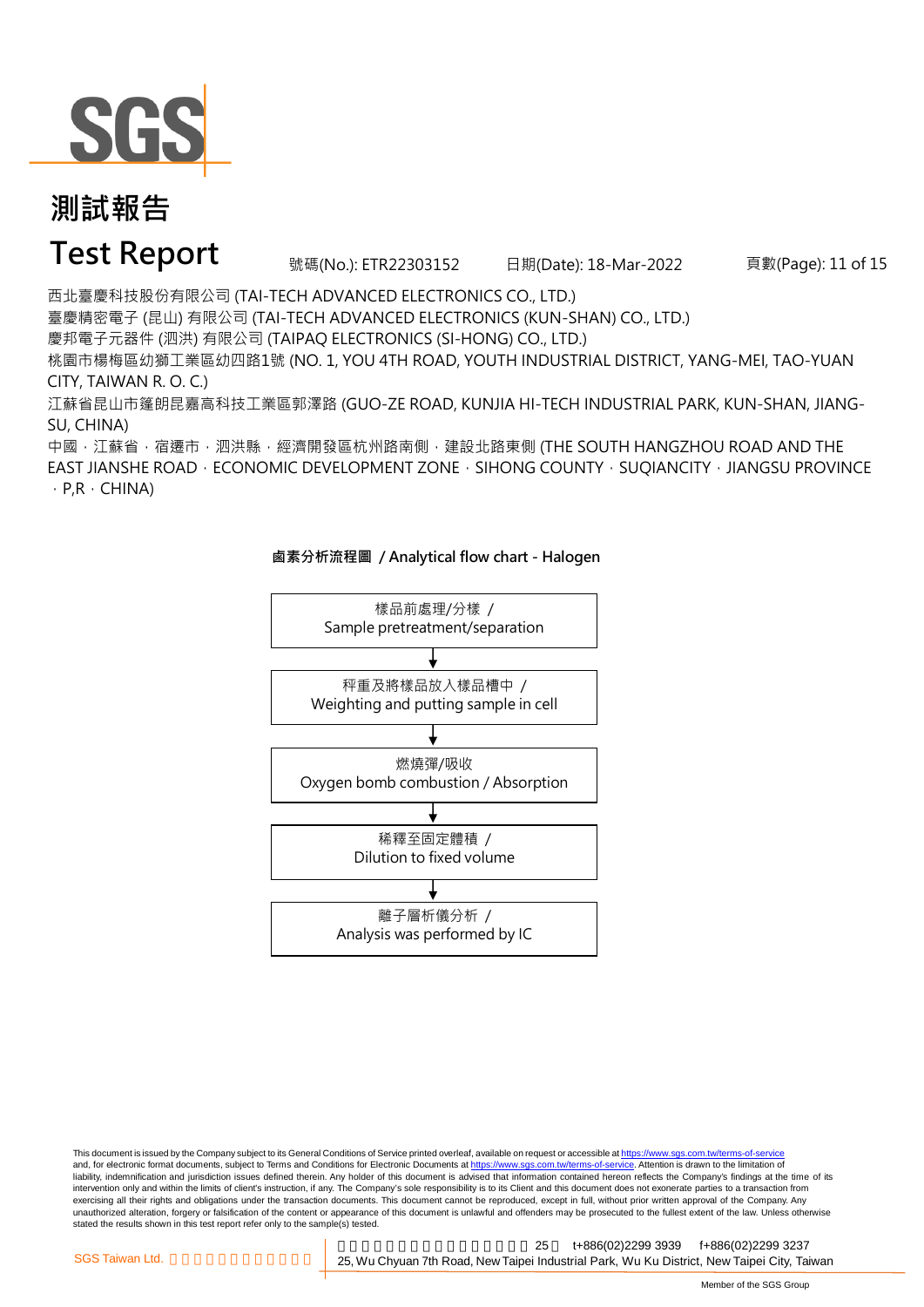

### **Test Report** 號碼(No.): ETR22303152 日期(Date): 18-Mar-2022

頁數(Page): 12 of 15

西北臺慶科技股份有限公司 (TAI-TECH ADVANCED ELECTRONICS CO., LTD.)

臺慶精密電子 (昆山) 有限公司 (TAI-TECH ADVANCED ELECTRONICS (KUN-SHAN) CO., LTD.)

慶邦電子元器件 (泗洪) 有限公司 (TAIPAQ ELECTRONICS (SI-HONG) CO., LTD.)

桃園市楊梅區幼獅工業區幼四路1號 (NO. 1, YOU 4TH ROAD, YOUTH INDUSTRIAL DISTRICT, YANG-MEI, TAO-YUAN CITY, TAIWAN R. O. C.)

江蘇省昆山市篷朗昆嘉高科技工業區郭澤路 (GUO-ZE ROAD, KUNJIA HI-TECH INDUSTRIAL PARK, KUN-SHAN, JIANG-SU, CHINA)

中國,江蘇省,宿遷市,泗洪縣,經濟開發區杭州路南側,建設北路東側 (THE SOUTH HANGZHOU ROAD AND THE EAST JIANSHE ROAD  $\cdot$  ECONOMIC DEVELOPMENT ZONE  $\cdot$  SIHONG COUNTY  $\cdot$  SUQIANCITY  $\cdot$  JIANGSU PROVINCE  $\cdot$  P,R  $\cdot$  CHINA)

#### **全氟化合物(包含全氟辛酸/全氟辛烷磺酸/其相關化合物等等)分析流程圖 / Analytical flow chart – PFAS (including PFOA/PFOS/its related compound, etc.)**



This document is issued by the Company subject to its General Conditions of Service printed overleaf, available on request or accessible at https://www.sgs.com.tw/terms-of-service and, for electronic format documents, subject to Terms and Conditions for Electronic Documents at https://www.sgs.com.tw/terms-of-service. Attention is drawn to the limitation of liability, indemnification and jurisdiction issues defined therein. Any holder of this document is advised that information contained hereon reflects the Company's findings at the time of its intervention only and within the limits of client's instruction, if any. The Company's sole responsibility is to its Client and this document does not exonerate parties to a transaction from exercising all their rights and obligations under the transaction documents. This document cannot be reproduced, except in full, without prior written approval of the Company. Any<br>unauthorized alteration, forgery or falsif stated the results shown in this test report refer only to the sample(s) tested.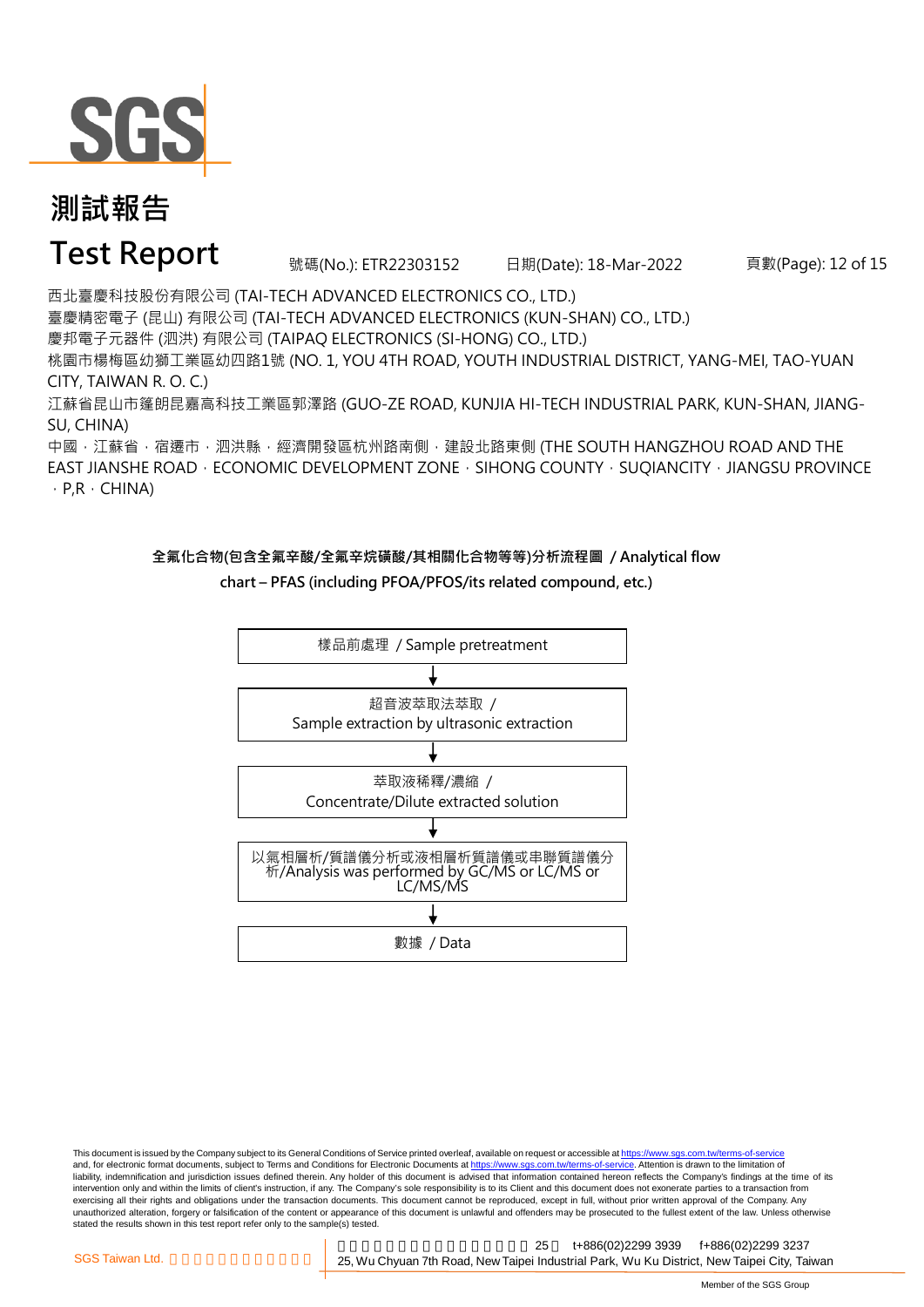

### **Test Report** 號碼(No.): ETR22303152 日期(Date): 18-Mar-2022

頁數(Page): 13 of 15

西北臺慶科技股份有限公司 (TAI-TECH ADVANCED ELECTRONICS CO., LTD.)

臺慶精密電子 (昆山) 有限公司 (TAI-TECH ADVANCED ELECTRONICS (KUN-SHAN) CO., LTD.)

慶邦電子元器件 (泗洪) 有限公司 (TAIPAQ ELECTRONICS (SI-HONG) CO., LTD.)

桃園市楊梅區幼獅工業區幼四路1號 (NO. 1, YOU 4TH ROAD, YOUTH INDUSTRIAL DISTRICT, YANG-MEI, TAO-YUAN CITY, TAIWAN R. O. C.)

江蘇省昆山市篷朗昆嘉高科技工業區郭澤路 (GUO-ZE ROAD, KUNJIA HI-TECH INDUSTRIAL PARK, KUN-SHAN, JIANG-SU, CHINA)

中國,江蘇省,宿遷市,泗洪縣,經濟開發區杭州路南側,建設北路東側 (THE SOUTH HANGZHOU ROAD AND THE EAST JIANSHE ROAD · ECONOMIC DEVELOPMENT ZONE · SIHONG COUNTY · SUQIANCITY · JIANGSU PROVINCE  $\cdot$  P,R  $\cdot$  CHINA)



#### **聚氯乙烯物質判定分析流程圖 / Analysis flow chart - PVC**

This document is issued by the Company subject to its General Conditions of Service printed overleaf, available on request or accessible at https://www.sgs.com.tw/terms-of-service and, for electronic format documents, subject to Terms and Conditions for Electronic Documents at https://www.sgs.com.tw/terms-of-service. Attention is drawn to the limitation of liability, indemnification and jurisdiction issues defined therein. Any holder of this document is advised that information contained hereon reflects the Company's findings at the time of its intervention only and within the limits of client's instruction, if any. The Company's sole responsibility is to its Client and this document does not exonerate parties to a transaction from exercising all their rights and obligations under the transaction documents. This document cannot be reproduced, except in full, without prior written approval of the Company. Any<br>unauthorized alteration, forgery or falsif stated the results shown in this test report refer only to the sample(s) tested.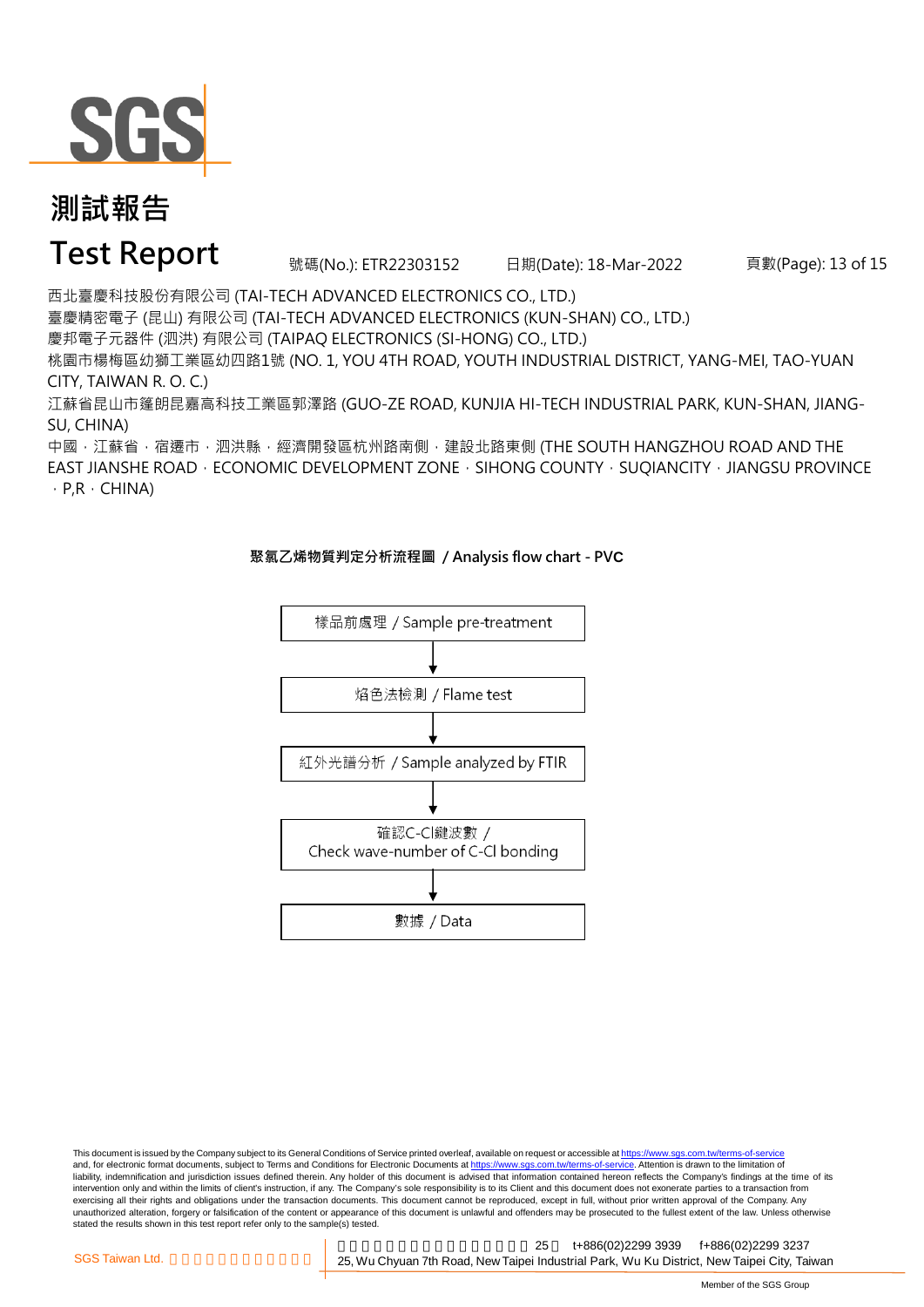

### **Test Report** 號碼(No.): ETR22303152 日期(Date): 18-Mar-2022

頁數(Page): 14 of 15

西北臺慶科技股份有限公司 (TAI-TECH ADVANCED ELECTRONICS CO., LTD.) 臺慶精密電子 (昆山) 有限公司 (TAI-TECH ADVANCED ELECTRONICS (KUN-SHAN) CO., LTD.) 慶邦電子元器件 (泗洪) 有限公司 (TAIPAQ ELECTRONICS (SI-HONG) CO., LTD.) 桃園市楊梅區幼獅工業區幼四路1號 (NO. 1, YOU 4TH ROAD, YOUTH INDUSTRIAL DISTRICT, YANG-MEI, TAO-YUAN

CITY, TAIWAN R. O. C.) 江蘇省昆山市篷朗昆嘉高科技工業區郭澤路 (GUO-ZE ROAD, KUNJIA HI-TECH INDUSTRIAL PARK, KUN-SHAN, JIANG-SU, CHINA)

中國,江蘇省,宿遷市,泗洪縣,經濟開發區杭州路南側,建設北路東側 (THE SOUTH HANGZHOU ROAD AND THE EAST JIANSHE ROAD  $\cdot$  ECONOMIC DEVELOPMENT ZONE  $\cdot$  SIHONG COUNTY  $\cdot$  SUQIANCITY  $\cdot$  JIANGSU PROVINCE  $\cdot$  P,R  $\cdot$  CHINA)

**元素(含重金屬)分析流程圖 / Analytical flow chart of Elements (Heavy metal included)**

根據以下的流程圖之條件,樣品已完全溶解。

These samples were dissolved totally by pre-conditioning method according to below flow chart.

溶液 / Solution 感應耦合電漿發射光譜儀 (ICP-OES) 硝酸/鹽酸/氫氟酸的微波消化 / Microwave digestion with HNO<sub>3</sub>/HCl/HF 過濾 / Filtration 殘渣 / Residue 1) 鹼熔融法 / Alkali Fusion 2) 鹽酸溶解 / HCl to dissolve 測試樣品重量 / Sample measurement 剪裁、製備樣品 / Cutting、Preparation

【參考方法/Reference method:US EPA 3051A、US EPA 3052】

\* US EPA 3051A 方法未添加氫氟酸 / US EPA 3051A method does not add HF.

This document is issued by the Company subject to its General Conditions of Service printed overleaf, available on request or accessible at https://www.sgs.com.tw/terms-of-service and, for electronic format documents, subject to Terms and Conditions for Electronic Documents at https://www.sgs.com.tw/terms-of-service. Attention is drawn to the limitation of liability, indemnification and jurisdiction issues defined therein. Any holder of this document is advised that information contained hereon reflects the Company's findings at the time of its intervention only and within the limits of client's instruction, if any. The Company's sole responsibility is to its Client and this document does not exonerate parties to a transaction from exercising all their rights and obligations under the transaction documents. This document cannot be reproduced, except in full, without prior written approval of the Company. Any<br>unauthorized alteration, forgery or falsif stated the results shown in this test report refer only to the sample(s) tested.